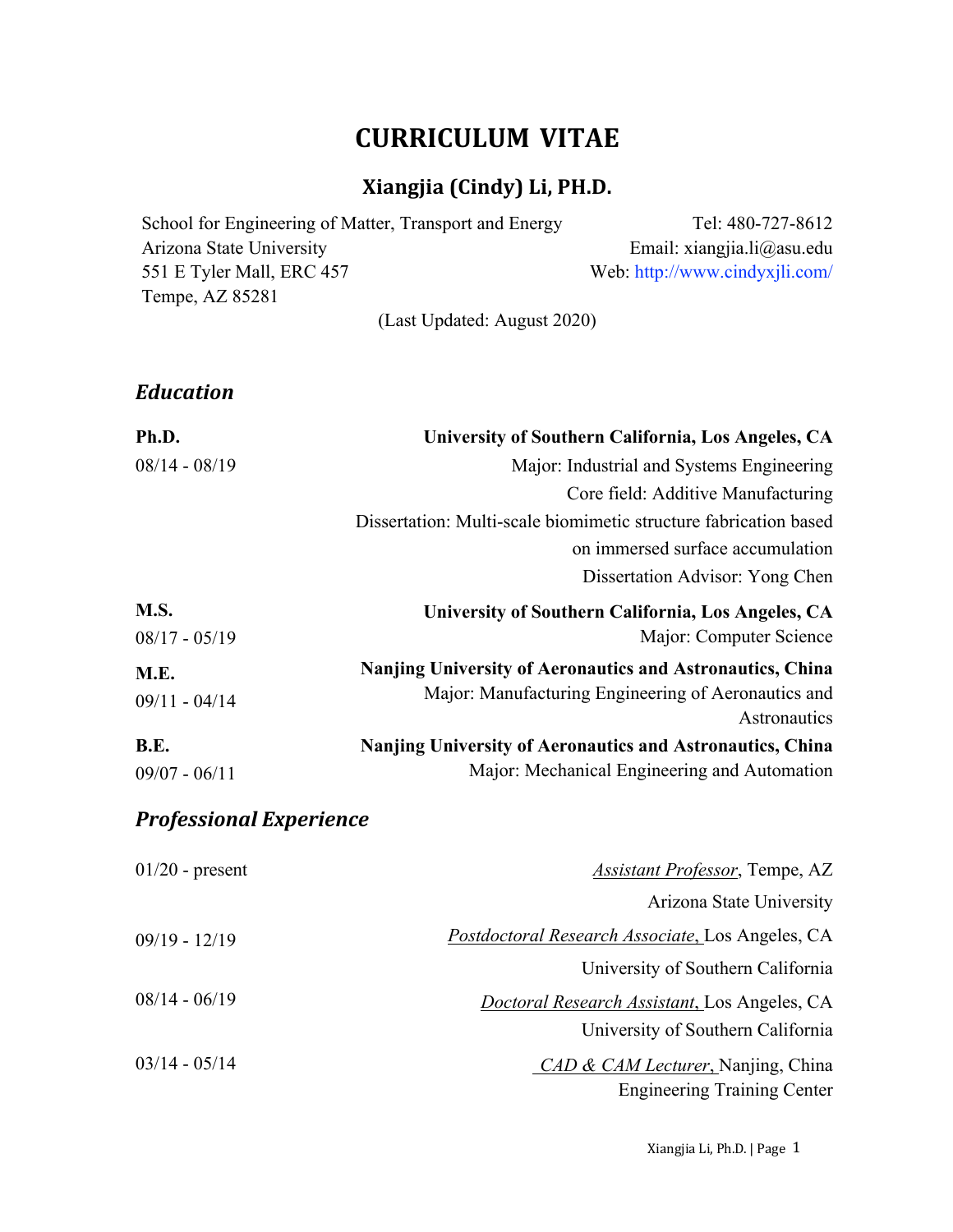|                 | Nanjing University of Aeronautics and Astronautics              |
|-----------------|-----------------------------------------------------------------|
| $03/14 - 09/11$ | <i>Graduate Research Assistant</i> , Nanjing, China             |
|                 | Department of Mechanical & Electrical Engineering               |
|                 | Nanjing University of Aeronautics and Astronautics              |
| $04/12 - 09/08$ | <i>Undergraduate Student Advisor Assistant</i> , Nanjing, China |
|                 | Department of Mechanical & Electrical Engineering               |
|                 | Nanjing University of Aeronautics and Astronautics              |

## *Awards and Honors*

| 04/20                      | <b>Outstanding Reviewer for Transitions of the Canadian Society</b> |
|----------------------------|---------------------------------------------------------------------|
|                            | for Mechanical Engineering                                          |
| 04/19                      | USC Annual ISE Research Festival 1st Best Presentation Award        |
| 04/18                      | USC Stevens Center for Innovation Commercialization Award           |
| 03/17                      | USC ISE Open House $2^{nd}$ Best Poster Award                       |
| 03/16, 08/16, 08/17, 04/18 | National Science Foundation (NSF) Student Travel Award              |
| 12/13                      | National Graduate Student Scholarship, China                        |
| 09/10                      | LG Display Corporation Scholarship, China                           |

# **RESEARCH**

## *Research Interests*

- *Additive manufacturing processes development: ultra-fast one-step 3D printing, multi-scale composite printing and multi-material 3D printing*
- *Design, modeling, and optimization of biomimetic structures and materials*
- *Advanced manufacturing of functional composite for healthcare*

## *Research Experience*

01/20 –present *PI - ASU*

## Physical field assisted ceramic/carbon composite 3D printing

• *Heterogeneous Material Fabrication based on Electrostatic Field assisted 3D Printing* 

## **Interfacial assembly-based 3D printing for multi-functional material fabrication**

• Microscale Droplet Manipulation based Liquid Rolling Printing The liquid rolling printing method, utilizing the bionic wetting structure's capability of droplet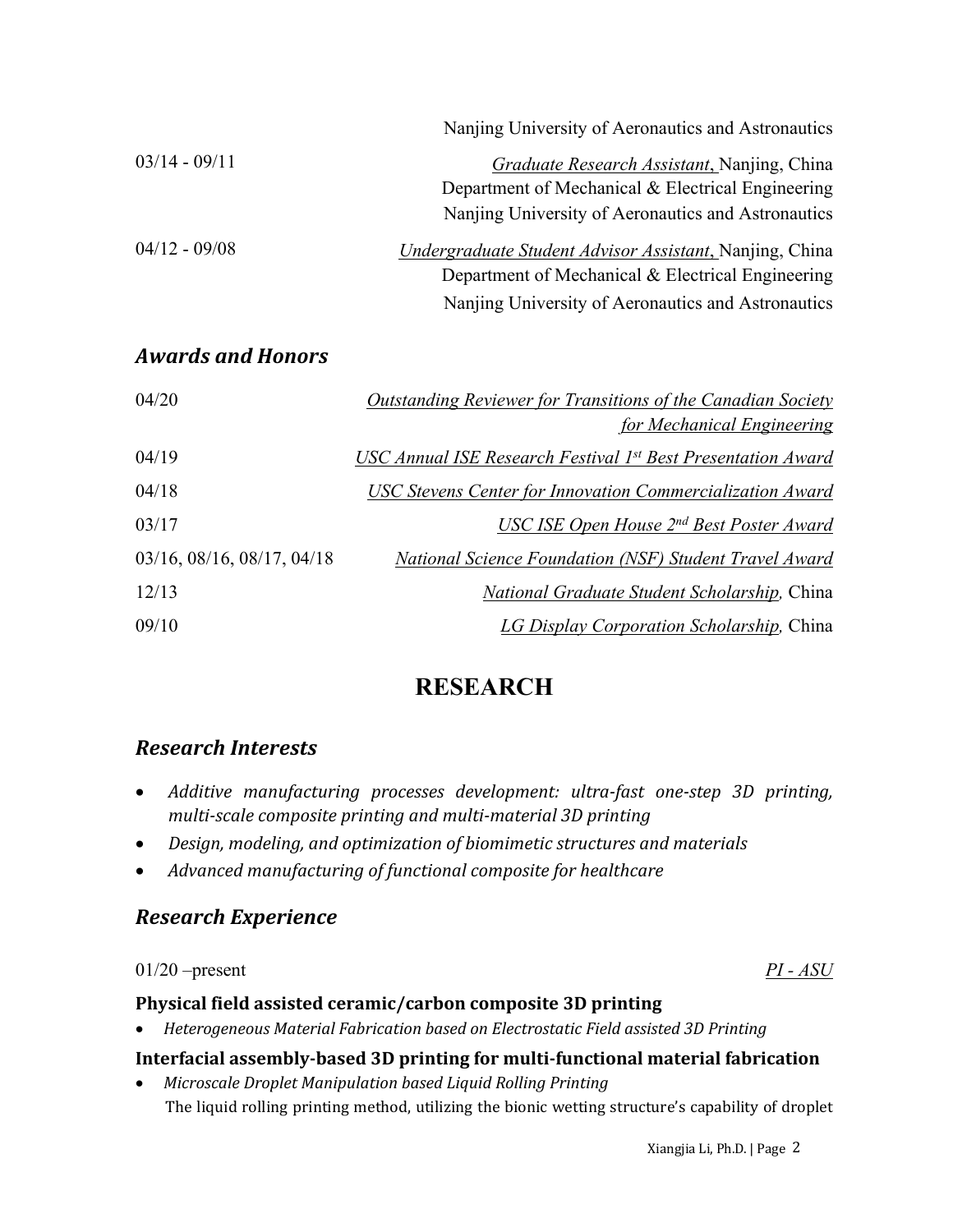manipulation, demonstrates attractive advantages in terms of support-less fabrication of micro and mesoscale structures with multi-materials and multi-functions

#### 08/19 – 12/19 *Postdoctoral Research Associate - USC*

## **Magnetic field assisted 3D printing for ultra-strong nanocomposite fabrication**

• *3D Printing of Bioinspired Painless Microneedle Array*

Limpet teeth inspired painless microneedle array with enhanced mechanical performance was built by magnetic field-assisted immersion surface accumulation process

### 08/14 - 06/19 *Research Assistant at University of Southern California*

### **Multi-scale additive manufacturing process development**

• *Ultra-fast Layer-less 3D Printing with Continuous Liquid Flow* 

An ultra-fast continuous 3D printing process featuring 5-10x faster speed than other mask image projection-based SLA process and 100 x faster speed than the laser-based SLA process

• *Multi-scale & Multi-material 3D Hierarchical Printing*

A novel 3D hierarchical printing technology that can be applied to fabricate bio-mimic functional multi-scale hierarchical functional structures ranging from macro-scale to Nano-scale

• *Immersive Surface Accumulation (ISA) Printing* 

A 3D printing process with the capability to build high-resolution micro-scale features on complex free-form surfaces of macro-scale component

### Additive manufacturing of biomimetic material and structures

• *3D Printing Cactus-inspired Spines for Water Collection* 

Multi-scale artificial structures inspired by *Cactus* spines for highly efficient water collection was design and fabricated by the Immersed surface accumulation (ISA) printing process.

Featured News Article: **AdvancedScienceNews** 

• 3D Printing Salvinia Molesta inspired Superhydrophobic Structure

Superhydrophobic micro-scale artificial hairs with eggbeater heads inspired by *Salvinia molesta* leaf was designed and fabricated by the Immersed surface accumulation (ISA) printing process, revealing the potential applications in biomedical engineering and environmental engineering, such as droplet based bio-reactor, oil/water separation.

Featured on USC news:news.usc.edu and Viterbischool.usc.edu

Featured News Article: NSFNews, EurkAlert by AAAS, Phys.Org, 3Dprintingindustry, Fondriest, etc.

• 3D Printing Hair inspired Flexible Liquid Sensor based on Swelling of Hydrogel

3D printing of bio-inspired liquid sensor with the capability of detecting the position and direction of liquid leakage.

08/14 - 06/19 *Research Assistant at Alfred E. Mann Institute - USC*

## Bio-printing of ceramic composite for healthcare

• 3D Printing of Biodegradable Scaffold for Craniofacial and Long Bone Regeneration Provide a comprehensive solution of design, material selection and additive manufacturing of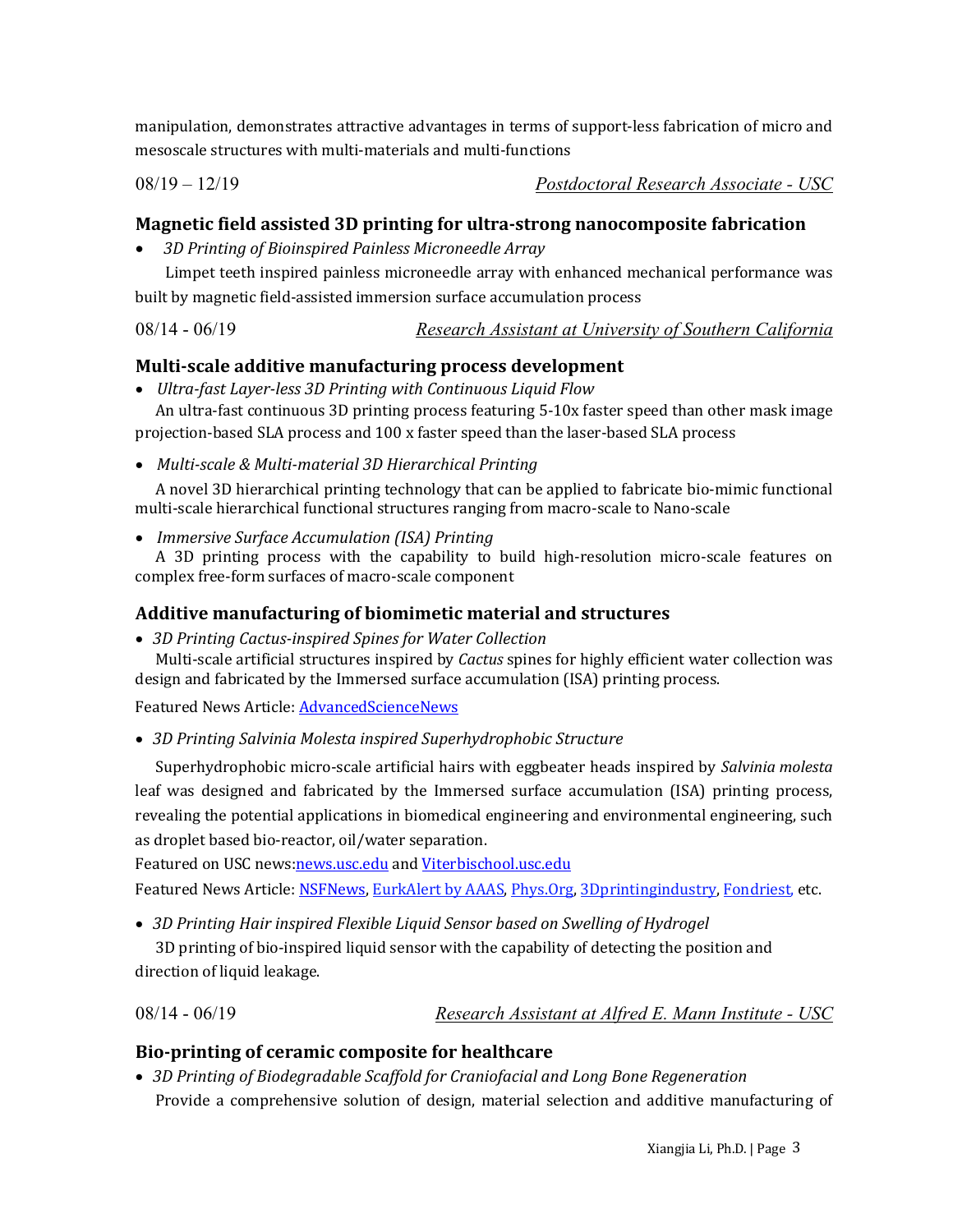biodegradable scaffold for craniofacial and long bone regeneration.

• *3D Printing Temporary Restoration within Minutes for Chairside in Dental Office* 

Investigation of a novel 3D printing technology specifically for a focused dental market  $$ temporary restoration, with emphasis on system prototyping, process optimization, FDA-approved dental materials investigation, and fabrication characteristics study.

Featured News Article: Morgen-filament.de, RICKREA

## *Publications*

### *Journal Articles:*

- 1. Yang, Yang, Hongjie Hu, Zeyu Chen, Ziyu Wang, Laiming Jiang, Gengxi Lu, **Xiangjia Li** et al. "Stretchable Nanolayered Thermoelectric Energy Harvester on Complex and Dynamic Surfaces." *Nano Letters* (2020).
- 2. **Xingjian Li,** Yuan Yuan, Luyang Liu, Yuenshan Leung, Yiyu Chen, Yuxing Guo, Yang Chai, Yong Chen, "3D Printing of Hydroxyapatite/Tricalcium Phosphate (HA/TCP) Scaffold with Hierarchical Porous Structure for Bone Regeneration." *Bio-Design and Manufacturing*,  $(2019)$  pp1-15
- 3. **Xiangjia Li,** Yang Yang, Luyang Liu, Yiyu Chen, Ming Chu, Haofan Sun, Yong Chen, "3D Printed Cactus-inspired Spine Structures for Highly Efficient Water Collection. " *Advanced Materials Interfaces,* (2019): 1901752 (featured as the **Front cover** of the issue)
- 4. Yang Yang, **Xiangjia Li**, Ming Chu, Haofan Sun, Jie Jin, Qifa Zhou, Yong Chen "Electrically assisted 3D Printing of Nacre-inspired Structure with Self-Sensing Capability". *Science Advances*. 5.4, (2019): eaau9490.
- 5. **Xiangjia Li,** Huachao Mao, Yayue Pan, Yong Chen, "Mask Video Projection-based Stereolithography with Continuous Resin Flow". *Journal of Manufacturing Science and Engineering.* 141(8), (2019):081007
- 6. **Xiangjia Li**, Yang Yang, Benshuai Xie, Ming Chu, Haofan Sun, Siyang Hao, Yiyu Chen, Yong Chen, "3D Printing of Flexible Liquid Sensor based on Swelling behavior of Hydrogel with Carbon Nanotubes". *Advanced Materials Technologies*. (2018): 1800476.
- 7. Jun Zhang, Yang Yang, Benpeng Zhu, **Xiangjia Li**, Jie Jin, Zeyu Chen, Yong Chen, Qifa Zhou "Multifocal Point Beam Forming by A Single Ultrasonic Transducer with 3D Printed Holograms". *Applied Physics Letters*. 113(24), (2018).
- 8. Yuen-Shan Leung, Tsz-Ho Kwok, **Xiangjia Li**, Yang Yang, Charlie C.L. Wang, Yong Chen, "Challenges and Status on Design and Computation for Emerging Additive Manufacturing Technologies" *The ASME Journal of Computing and Information Science in Engineering.* 19(2), (2019):021013.
- 9. **Xiangjia Li** Benshuai Xie, Jie Jin, Yang Chai, and Yong Chen. "3D Printing Temporary Crown and Bridge by Temperature Controlled Mask Image Projection Stereolithography." *Procedia*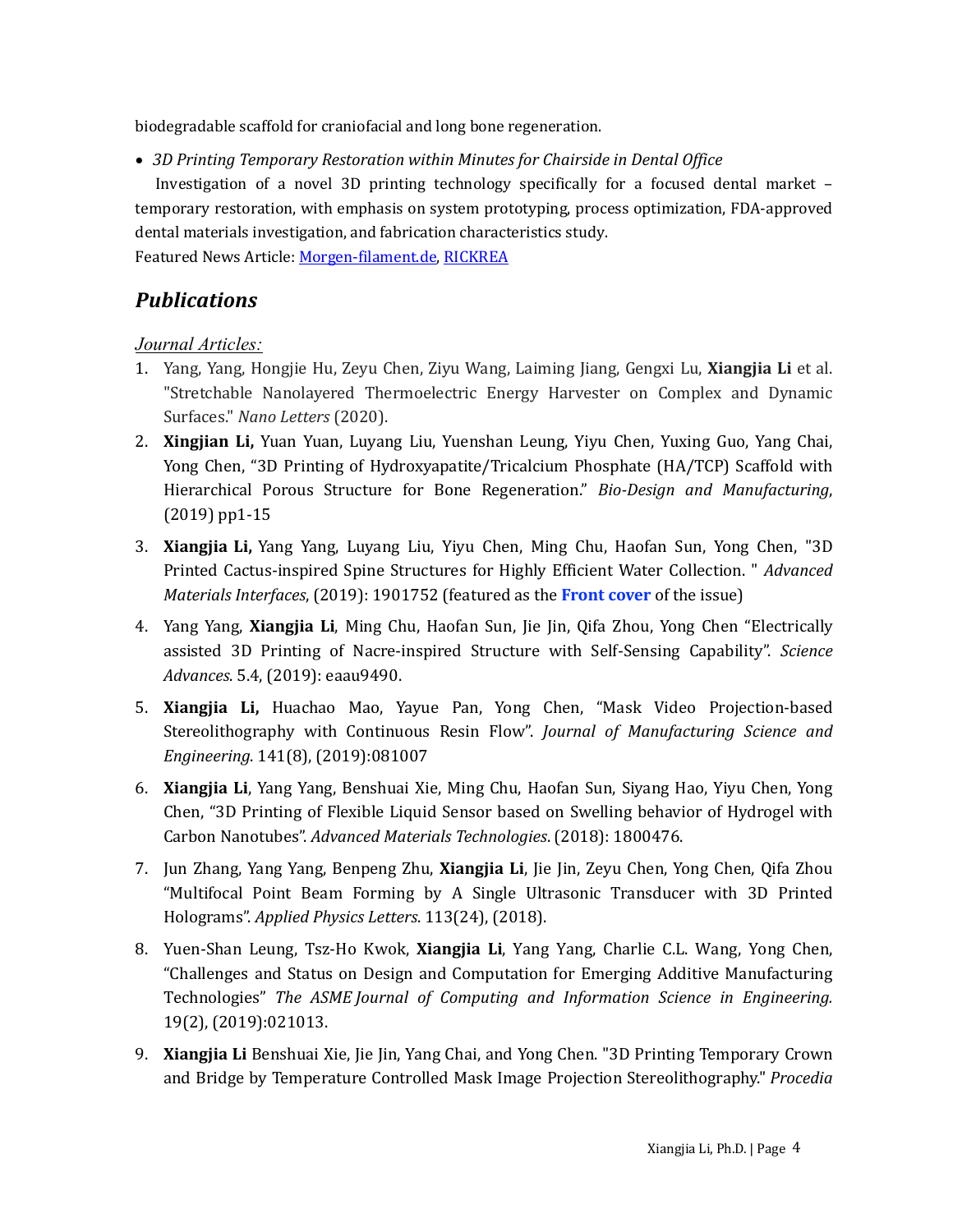*Manufacturing* 26 (2018): 1023-1033.

- 10. Yang, Yang, Xuan Song, **Xiangjia Li**, Zeyu Chen, Chi Zhou, Qifa Zhou, and Yong Chen. "Recent Progress in Biomimetic Additive Manufacturing Technology: From Materials to Functional Structures." *Advanced Materials* 30(36) (2018): 1706539.
- 11. Yang, Yang, Xiangjia Li *(Co-First author)*, Xuan Zheng, Zeyu Chen, Qifa Zhou, and Yong Chen. "3D-Printed Biomimetic Super-Hydrophobic Structure for Microdroplet Manipulation and Oil/Water Separation." *Advanced Materials* 30(9) (2018): 1704912. (featured as the **Inside Back Cover** of the issue)
- 12. Chen, Zeyu, Yue Wu, Yang Yang, Jiapu Li, Benshuai Xie, **Xiangjia Li**, Shuang Lei et al. "Multilayered Carbon Nanotube Yarn based Optoacoustic Transducer with High Energy Conversion Efficiency for Ultrasound Application." *Nano energy* 46 (2018): 314-321.
- 13. **Xiangjia Li** and Yong Chen. "Micro-scale Feature Fabrication using Immersed Surface Accumulation." *Journal of Manufacturing Processes* 28 (2017): 531-540.
- 14. Lei, Weijun, Xiaosheng Cheng, Ning Dai, Baosu Guo, and **Xiangjia Li**. "Multi-Model Machining Path Planning Based on Improved Genetic Algorithm." *Journal of Mechanical Engineering* 50.11 (2014): 153-161.

*Paper (Under preparation)*

- 15. **Xiangjia Li,** Weitong Shan, Yang Yang, Yiyu Chen, Yuan Yuan, Yang Chai, Yong Chen, "Limpet Teeth Inspired Painless Microneedles Fabricated by Magnetic Field Assisted 3D Printing ". Advanced Functional Materials
- 16. Yizhen Zhu, Dylan Joralmon, Weitong Shan, Yiyu Chen, Jiahui Rong, Hanyu Zhao, Sigi Xiao, **Xiangjia Li,** "3D Printing Biomimetic Material and Structures for Biomedical Applications".
- 17. **Xiangjia Li,** Tommaso Baldacchini, Yong Chen, "An Investigation of Integrated Multi-scale 3D Printing for Hierarchical Structures Fabrication".
- 18. **Xiangjia Li,** Weitong Shan, Yiyu Chen, Yuan Yuan, Jiahui Rong, Yang Chai, Yong Chen, "3D Printing Trimmable Bioceramic Scaffold with High Mechanical Performances for Bone Tissue Regeneration".

#### *Conference Proceedings (Full paper review):*

- 19. **Xiangjia Li**, Yang Yang "3D Printing Collembola Cuticle Inspired Superhydrophobic Microstructures for Potential Deicing Application" ASME 2020 International Symposium on Flexible Automation Conference, ISFA2020.
- 20. Yang Yang, Jie Jin, **Xiangjia Li**, Yong Chen, "Electrically Assisted 3D Printing of Bioinspired Structures". 3rd World Congress on Micro and Nano Manufacturing Conference, WCMNM2019, 09.10 – 09.12, 2019.
- 21. **Xiangjia Li**, Yong Chen, "Multi-scale 3D Printing of Bioinspired Structures for Functional Surfaces". *Proceedings of International Symposium on Flexible Automation, ISFA2018, 15 - 19*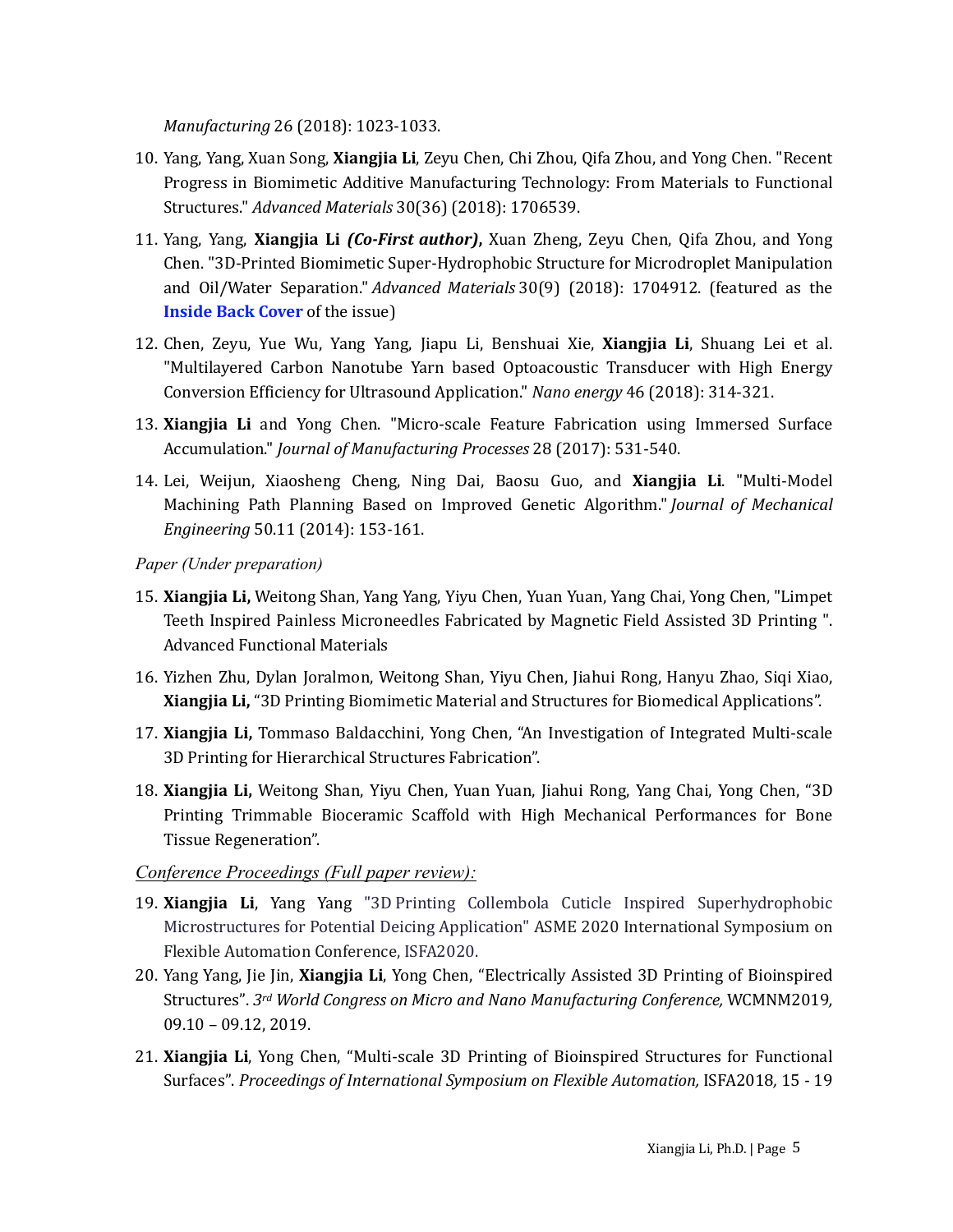July, 2018.

- 22. **Xiangjia Li**, Yong Chen, "3D Printing Temporary Crown and Bridge by Temperature Controlled Mask Image Projection Stereolithography" *46th SME North American Manufacturing Research Conference*, NAMRC46, Texas, USA, 2018.
- 23. Xiangjia Li, Huachao Mao, Yayue Pan, Yong Chen, "Mask Video Projection Based Stereolithography With Continuous Resin Flow to Build Digital Models in Minutes". Proceedings of the ASME 2018 International Manufacturing Science and Engineering *Conference.* MSEC2018, 06.18-06.22, Texas, USA, 2018.
- 24. **Xiangjia Li**, Yang Yang, Yong Chen, "Bio-inspired Micro-Scale Texture Fabrication based on Immersed Surface Accumulation Process". *Proceedings of the World Congress on Micro and Nano Manufacturing Conference*, WCMNM2017, PP:33-36, 2017.
- 25. Yang Yang, Jun Zhang, Zeyu Chen, **Xiangjia Li**, Jie Jin, K Kirk Shung, Yong Chen, Qifa Zhou. "Multi-focused Acoustic Holograms by 3D Printing". In *Ultrasonics Symposium (IUS), 2017 IEEE International* (pp. 1-1). IEEE.
- 26. **Xiangjia Li**, Baldacchini T, Xuan Song, Yong Chen, "Multi-scale Additive Manufacturing: An Investigation on Building Objects with Macro-, Micro- and Nano-scales Features". The 11th *International Conference on Micro Manufacturing.* ICOMM2016, Irvine, CA, USA.
- 27. **Xiangjia Li**, Ning Dai, Wenhe Liao, A Fault-tolerant Offset Algorithm for Measured Data with Defects. 2<sup>nd</sup> International Conference on Manufacturing Engineering and Technology for *Manufacturing Growth. METMG2014, Miami, Florida, USA.*

#### *Book Chapter*

- 28. Yang Yang, Xiangjia Li, Yong Chen, "Additive Manufacturing of Bio-inspired Structures via Nanocomposite 3D Printing" in edited book titled "Recent Advances in Additive Manufacturing" (Accepted) Publisher: World Scientific Publishing
- 29. Xiangjia Li, Yong Chen, "Vat Photopolymerization based Ceramic Manufacturing" in ASM Handbook Volume 24: Additive Manufacturing Processes. Publisher: ASM International

## *Provisional Patent Applications*

- 1. Yong Chen, Huachao Mao, and **Xiangjia Li**, University of Southern California, 2016. "*Mask Video Projection Based Stereolithography with Continuous Resin Flow"*. U.S. Patent Application  $15/187$ , 713 ( $\overline{link}$ )
- 2. Yong Chen, **Xiangjia Li**, "*Surface-based CNC Accumulation:* A High-Resolution 3D Printing *Process"* U.S. Patent Application 15/868, 891 (link)
- 3. Yang Chai, Yong Chen, **Xiangjia Li**, Yuxing Guo, Yuan Yuan. "*Stem Cells and Devices for Bone Regeneration".* International Patent Application 62/584, 052 (link)
- 4. Yong Chen, **Xiangjia Li**, Yang Yang, "*3D-Printed Superhydrophobic and Superoleophilic*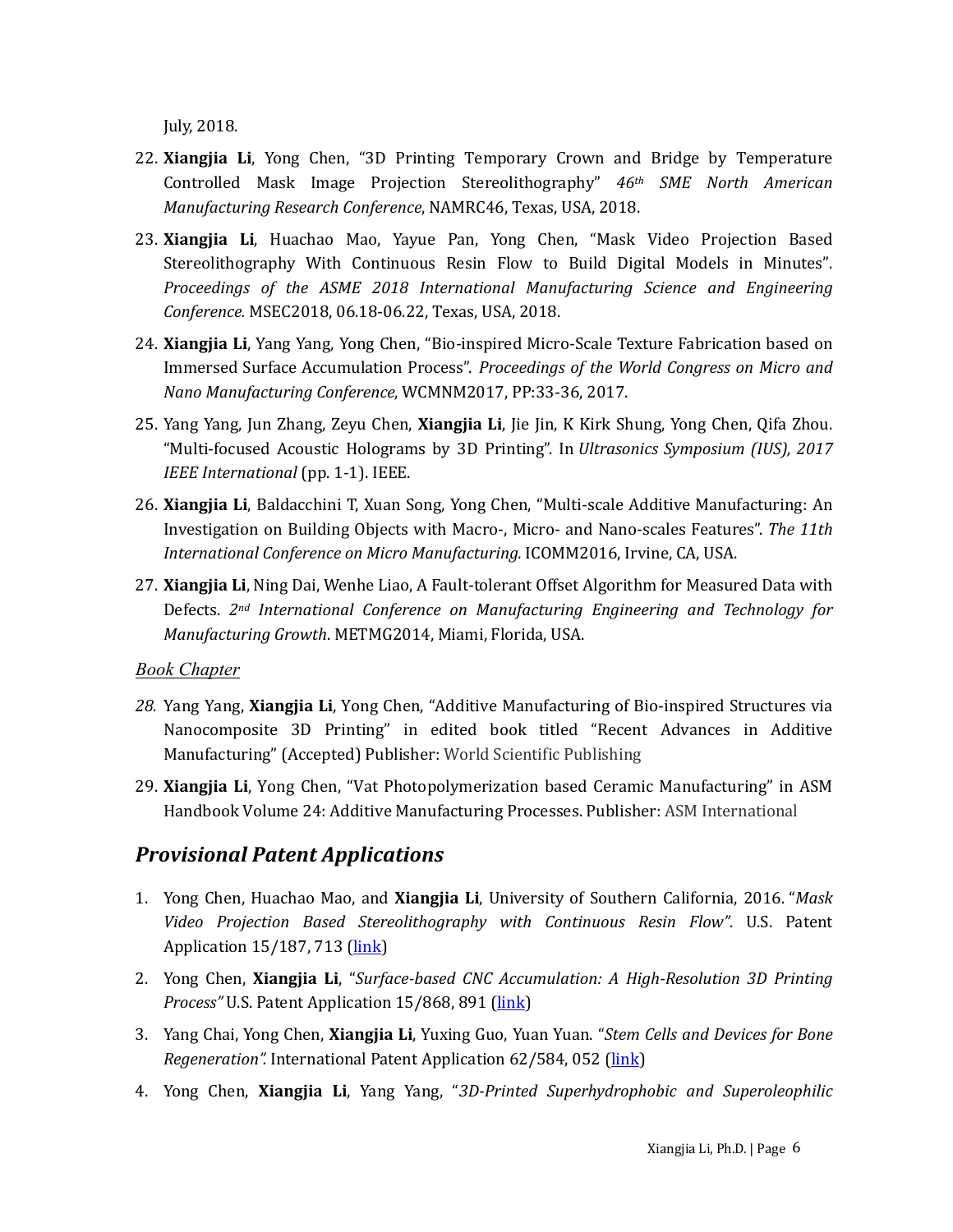*Structures for Oil/Water Separation and Recycle".* U.S. Provisional Patent Application filed October 2017

5. Yang Chai, Yong Chen, **Xiangjia Li,** "3D Printing Trimmable Bioceramic Scaffold with High Mechanical Performance for Bone Tissue Regeneration" U.S. Provisional Patent Application filed on Nov 2019

## *Presentations and Talks*

#### *Conference Presentation--- August 5, 2015*

*"Mask Video Projection based Stereolithography with Continuous Resin Flow for Building Digital Models in Minutes"*, Solid Freeform Fabrication Symposium, SFF 2015, Austin, Texas.

#### *Conference Presentation--- March 3, 2016*

*"Multi-scale Additive Manufacturing: An Investigation on Building Objects with Macro-, Micro*and Nano-scales Features.", 11<sup>th</sup> International Conference on Micro Manufacturing, ICOMM 2016, Irvine, CA.

#### *Conference Presentation--- August 9, 2016*

*"Surface-based CNC Accumulation: A Flexible High Resolution Additive Manufacturing Process",*  Solid Freeform Fabrication Symposium, SFF 2016, Austin, Texas.

#### *Conference Presentation--- June 6, 2017*

*"Micro-scale Feature Fabrication using Immersed Surface Accumulation"*, 45th Society of Manufacturing Engineers (SME) North American Manufacturing Research Conference (NAMRC45), 2017, Los Angeles, CA.

#### *Conference Presentation--- August 8, 2017*

*"Bio-inspired Micro-Scale Texture Fabrication based on Immersed Surface Accumulation Process",*  Solid Freeform Fabrication Symposium, SFF 2017, Austin, Texas.

#### *Conference Presentation--- August 9, 2017*

*"3D Printed Bio-inspired Humidity Sensor based on Swelling Kinetics of Carbon Nanotube Composite Hydrogel"*, Solid Freeform Fabrication Symposium, SFF 2017, Austin, Texas.

#### *Seminar Presentation--- March 2, 2018*

*"Multi-scale 3D printing of Bioinspired Functional Structures",* Daniel J. Epstein Dept. of Industrial & System Engineering PhD Open House, University of Southern California, Los Angeles, CA.

#### *Proposal Presentation--- April 27, 2018*

*"Multi-scale Additive Manufacturing of Biomimetic Functional Materials and Structures",*  University of Southern California, Los Angeles, CA.

#### *Conference Presentation--- June 19, 2018*

"*3D Printing Temporary Crown and Bridge by Temperature Controlled Mask Image Projection Stereolithography*", 46<sup>th</sup> SME North American Manufacturing Research Conference, NAMRC46,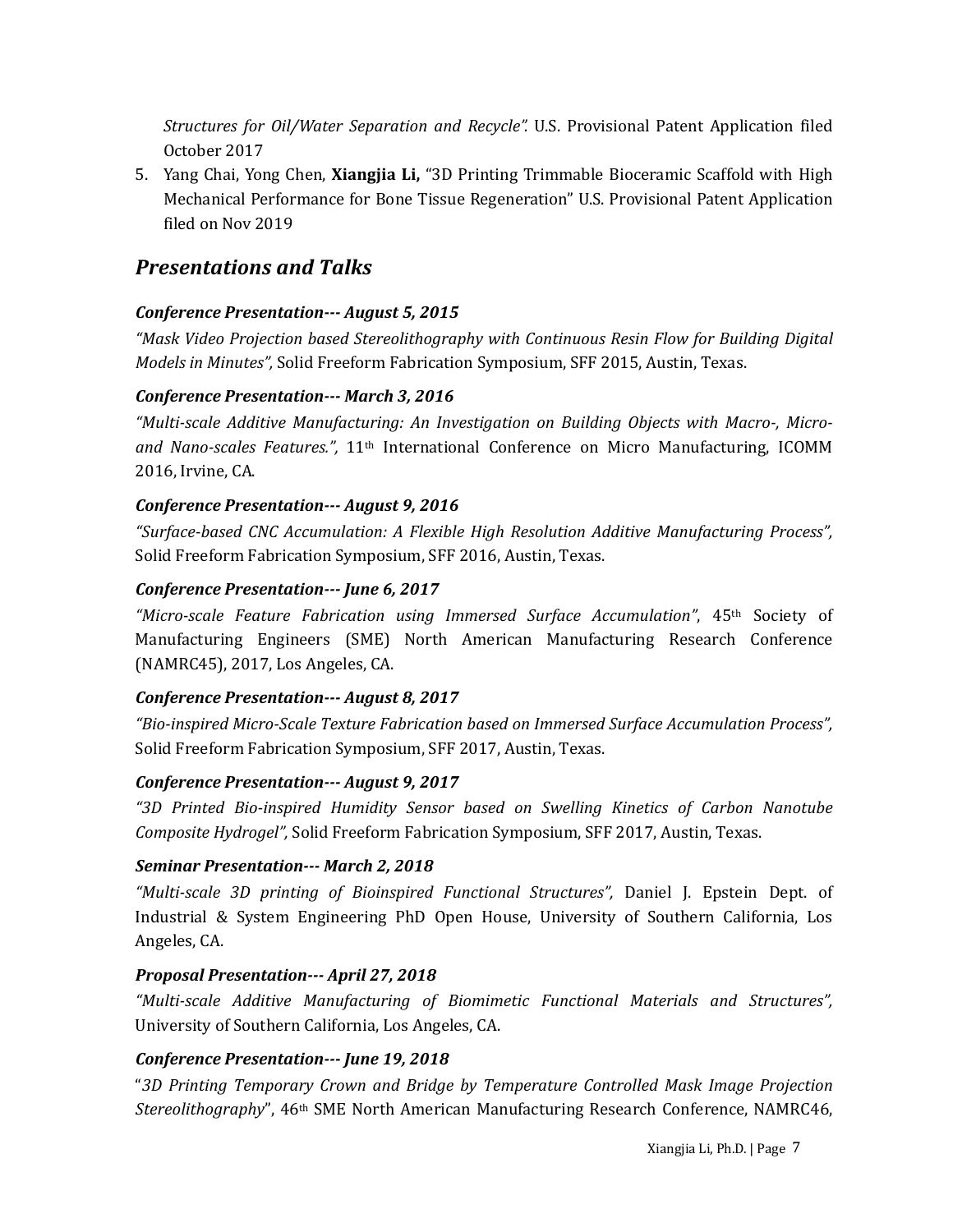2018, Texas, USA.

#### *Conference Presentation--- June 20, 2018*

"Mask Video Projection Based Stereolithography with Continuous Resin Flow to Build Digital *Models in Minutes*", ASME 2018 International Manufacturing Science and Engineering Conference. MSEC2018, 2018, Texas, USA.

#### *Seminar Presentation--- November 18, 2018*

"*Multi-scale 3D Printing of Bioinspired Functional Structures*" Viterbi EXPO, University of Southern California, Los Angeles, CA.

#### *Seminar Presentation--- January 23, 2019*

"*Multi-scale Additive Manufacturing of Bioinspired Functional Material*" Department of Mechanical Engineering, University of Connecticut.

#### *Seminar Presentation--- January 29, 2019*

"*Multi-scale Additive Manufacturing of Bioinspired Functional Structures*" Department of Mechanical Engineering, University of New Hampshire.

#### *Seminar Presentation--- February 26, 2019*

"*Multi-scale 3D Printing of Bioinspired Functional Material*" Department of Mechanical Engineering, University of Georgia.

#### *Seminar Presentation--- April 19, 2019*

"*Multi-scale 3D Printing of Bioinspired Functional Structures*" Annual ISE Research Festival, University of Southern California, Los Angeles, CA.

#### *Conference Presentation--- July 8, 2020*

"*3D Printing Collembola Cuticle Inspired Superhydrophobic Microstructures for Potential Deicing Application*", ASME 2020 International Symposium on Flexible Automation Virtual Conference ISFA2020. 

# **TEACHING AND EDUCATION**

## *Teaching and Course Development*

Arizona State University 

 *MAE 301 " Applied Experimental Statistics", Spring, 2020*

University of Southern California

 *ISE 511L "Mechatronics Systems Engineering", Fall, 2018* **BME 551 Introduction to Bio-MEMS and Nanotechnology, Spring, 2019**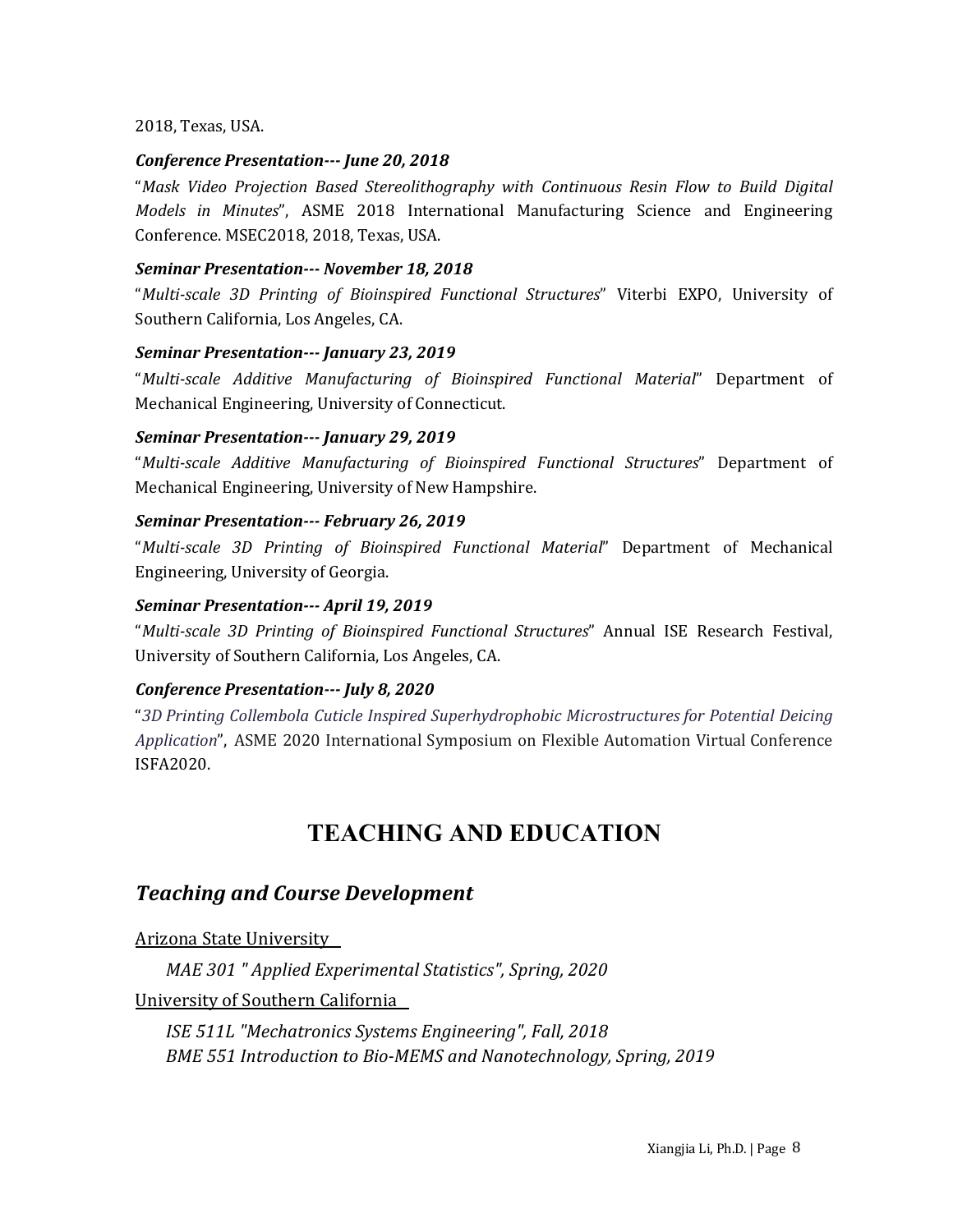## *Research Supervision*

### *In Progress:*

*Graduate Student:*

## *PH.D.*

## Yizhen Zhu (Mechanical Engineering)

## M.S.

Aaditya Rajendra Raje (Mechanical Engineering) Shreya Reddy (Mechanical Engineering) Sanjay Keshava Murthy (Mechanical Engineering) Madison Walker (Mechanical Engineering) Krishna Koparde (Mechanical Engineering) Bhushan Ahire (Mechanical Engineering)

## *Undergraduate Student:*

Dylan Joralmon (Aerospace Engineering) Joshua Blair (Mechanical Engineering) Syed Taha Iftikhar (Mechanical Engineering) John Hutchins (Mechanical Engineering) Leena Jalaghi (Mechanical Engineering) Zachary Poit (Mechanical Engineering) Omar Serag (Aeronautical Engineering)

### *Alumni:*

### *Graduate Student:*

## *ASU*

Xiaotian Shen (Mechanical Engineering) Chintan Shan (Mechanical Engineering) *USC*

Weitong Shan (Material Science) Siyang Hao (Mechanical Engineering) Jiahui Rong (Mechanical Engineering) Hanyu Zhao (Mechanical Engineering) Haozhe Zi (Mechanical Engineering) Xuan Zheng (Mechanical Engineering) Benshuai Xie (Mechanical Engineering) Yue Wang (Mechanical Engineering) Jonghan Lim (Manufacturing)  $\hspace{1cm}$  Zixuan Huang (Material Science) Qiyuan Zhang (Material Science) Ciyuan Zhang (Material Science) Ming Chu (Material Science) The Material Science Haofan Sun (Material Science) Fuyue Lei (Material Science) The Chaoran Lu (Chemical Engineering) *Undergraduate Student:* Yiyu Chen (Mechanical Engineering) *High school Student:* Maggie Shi, Steven Li